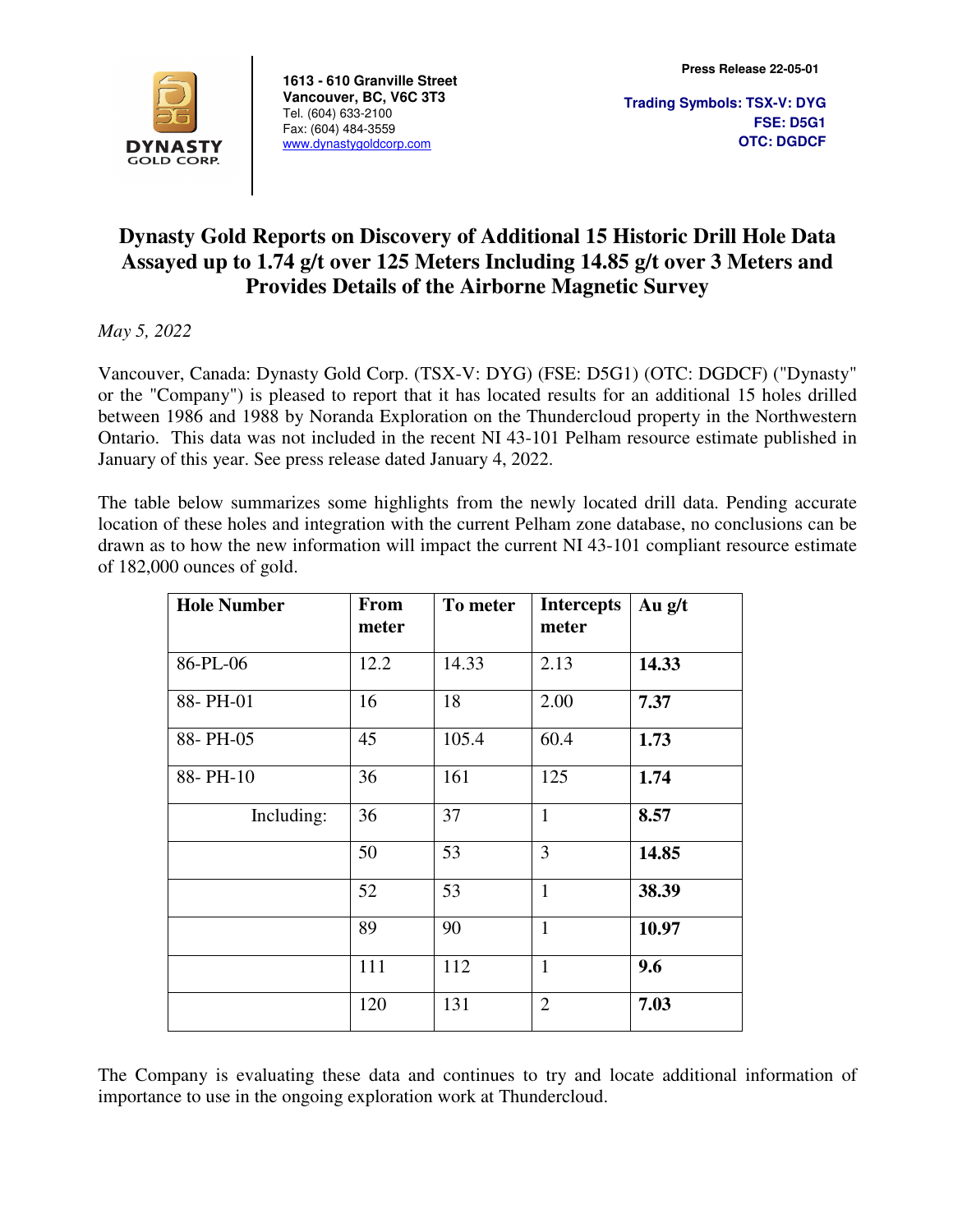

**1613 - 610 Granville Street Vancouver, BC, V6C 3T3**  Tel. (604) 633-2100 Fax: (604) 484-3559 www.dynastygoldcorp.com

**Trading Symbols: TSX-V: DYG FSE: D5G1 OTC: DGDCF**

#### **Exploration Program Updates**

A drone supported airborne survey is expected to start as soon as the ground is cleared of snow. Following completion of this survey and, the evaluation of the new data obtained, the Company plans to launch its maiden drill program to test areas with new drill targets identified in the West Contact Zone area, and to increase the documented resources in the Pelham Zone.

A review of previous geophysical work, including IP and Magnetic Surveys conducted by Teck Resources Limited has been completed. A collection of available geophysical imageries produced up to 2008 were sorted by theme and studied. Most of the historic IP and Magnetic Surveys outlined areas of sulphide mineralization in the Pelham part of the property using grid lines cut in an east-west direction. This line direction was not optimal for highlighting the Pelham zone gabbros and associated mineralization which also trend east-west, but has aided in understanding the West Contact zone area where mineralized structures appear to be north-south in orientation. As the detailed drone airborne magnetic survey will be flown with lines closer to right angles to the Pelham area gabbro bodies and mineralization, it is expected to provide new data to aid in interpretation of the structure of the Pelham mineralization.

The drone airborne magnetic survey may also provide better definition of geologic contacts and lineaments that may be associated with gold mineralization. The extended magnetic survey will cover the majority of the property where the previous geophysics was completed with 100 m spaced flight lines, by reducing the line spacing to 50 meters (including in the Pelham area) more detailed structural information will be acquired. The closer spacing survey work will include parts of the West Contact area where surface and trench samples taken in 2007 returned gold values of up to 8.02 g/t over 39 meters, including 89 g/t over 3 meters.

### **Cautionary Note**

The Company has not, as yet, independently verified these drill data. It has reviewed other historic assay results and will review supporting information in detail before integrating the results with the current database. The technical information in this release has been reviewed by A. Lee Barker, a technical advisor to the Company and a Qualified Person as defined by National Instrument 43-101.

### **About Dynasty Gold Corp.**

Dynasty Gold Corp. is a Canadian exploration company currently focused on gold exploration in North America with projects located in a greenstone belt in Ontario and in the Midas gold camp in Nevada. The Company is currently advancing its Thundercloud gold deposit which contains 182,000 oz gold. The 43-101 Mineral Resource report and related press release with details on the resource are available on the Company's website and were filed on www.sedar.com. The 100% owned Golden Repeat gold project in the Midas gold camp in Elko County, Nevada, is surrounded by a number of large-scale operating mines. In addition, Dynasty owns a 70% interest in the Hatu Qi2 gold mine in the Tien Shan Gold belt, Xinjiang, China, with which it is in legal dispute with Xinjiang Non-Ferrous Industrial Metals Group and its subsidiary Western Region Gold Co. Ltd. *For more information, please visit the Company's website* www.dynastygoldcorp.com.